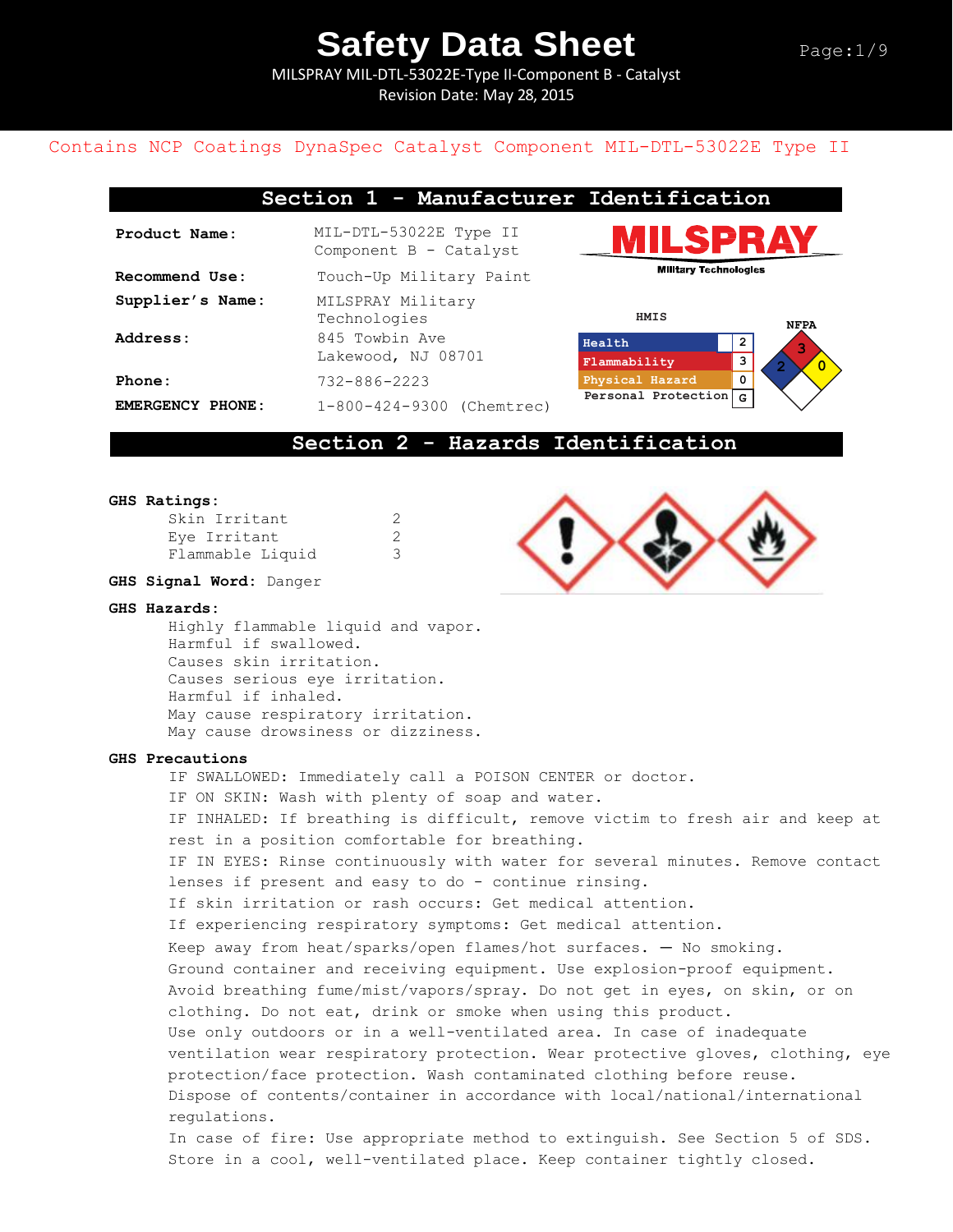MILSPRAY MIL-DTL-53022E-Type II-Component B - Catalyst Revision Date: May 28, 2015

## **Section 3 - Composition/Information on Ingredients**

| Chemical                        | CAS No.          | Weig<br>ht | <b>GHS</b>                                                                                                                                                                                                                                                   |
|---------------------------------|------------------|------------|--------------------------------------------------------------------------------------------------------------------------------------------------------------------------------------------------------------------------------------------------------------|
| *4-Methyl-2-pentanone           | $108 - 10 - 1$   | 33.43      | H225 Highly<br>flammable liquid<br>and vapor.<br>H319 Causes serious<br>eye irritation.<br>H332 Harmful if<br>inhaled.<br>H336 May cause<br>respiratory<br>irritation.                                                                                       |
| Bisphenol A Diglycidyl<br>Ether | $25036 - 25 - 3$ | $20 - 25%$ | H317 May cause an<br>allergic skin<br>reaction.                                                                                                                                                                                                              |
| *1-Butanol                      | $71 - 36 - 3$    | 17.09      | H226 Flammable liquid and<br>vapor.<br>H302 Harmful if swallowed<br>H315 Causes skin irritation.<br>H318 Causes serious eye<br>damage.<br>H332 Harmful if inhaled.<br>H335 May cause respiratory<br>irritation.<br>H336May cause drowsiness<br>or dizziness. |
| 1-Methocy-2-Propanol            | $107 - 98 - 2$   | $10 - 15%$ | H226 Flammable<br>liquid and vapor.<br>H332 Harmful if<br>inhaled.<br>H336 May cause<br>drowsiness or<br>dizziness.<br>H360 May Damage<br>fertility or the<br>unborn child.                                                                                  |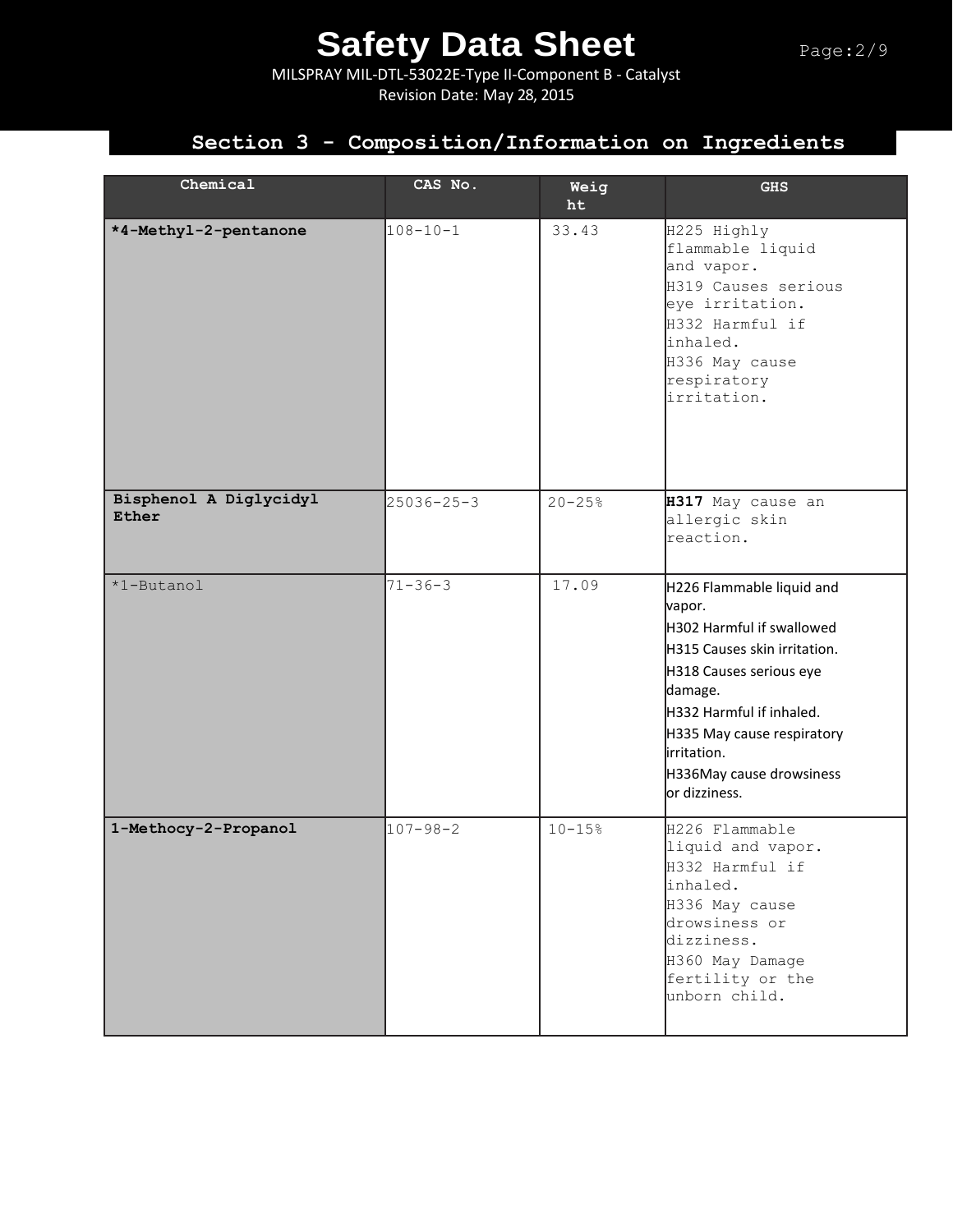MILSPRAY MIL-DTL-53022E-Type II-Component B - Catalyst Revision Date: May 28, 2015

| Ethyleneamine Mixture | $111 - 40 - 0$  | $5 - 10%$ | H319 Causes serious<br>eye irritation.<br>H371 May cause<br>damage to organs.<br>H373 May cause<br>damage to organs<br>through prolonged or<br>repeated exposure.<br>Toxic if inhaled.                                                                                                                                         |
|-----------------------|-----------------|-----------|--------------------------------------------------------------------------------------------------------------------------------------------------------------------------------------------------------------------------------------------------------------------------------------------------------------------------------|
| *Mixed Xylenes        | $1330 - 20 - 7$ | 5.58      | H226 Flammable<br>liquid and vapor.<br>H315 Causes skin<br>lirritation<br>H319 Causes serious<br>eye irritation.<br>H332 Harmful if<br>inhaled.<br>H335 May cause<br>respiratory<br>irritation.<br>H351 Suspected of causing<br>lcancer.<br>H373 May cause damage to<br>organs through prolonged or<br>repeated exposure.      |
| Ethyl Benzene         | $100 - 41 - 4$  | 0.95%     | H225 Flammable<br>liquid and vapor.<br>H315 Causes skin<br>irritation.<br>H319 Causes serious<br>eye irritation.<br>H332 Harmful if<br>inhaled.<br>H335 May cause<br>respiratory<br>irritation.<br>H351 Suspected of<br>causing cancer.<br>H373 May cause<br>damage to organs<br>through prolonged<br>or repeated<br>exposure. |

\* Toxic chemical subject to the reporting requirements of section 313 of Title III and of 40 CFR 372.

"WARNING: THIS PRODUCT MAY CONTAIN CHEMICALS KNOWN TO THE STATE OF CALIFORNIA TO CAUSE CANCER AND BIRTH DEFECTS OR OTHER REPRODUCTIVE HARM."

## **Section 4 - First Aid Measures**

**EYE CONTACT:** Immediately flush eyes with water. Flush eyes with water for a minimum of 15 minutes, occasionally lifting and lowering upper lids. Get medical attention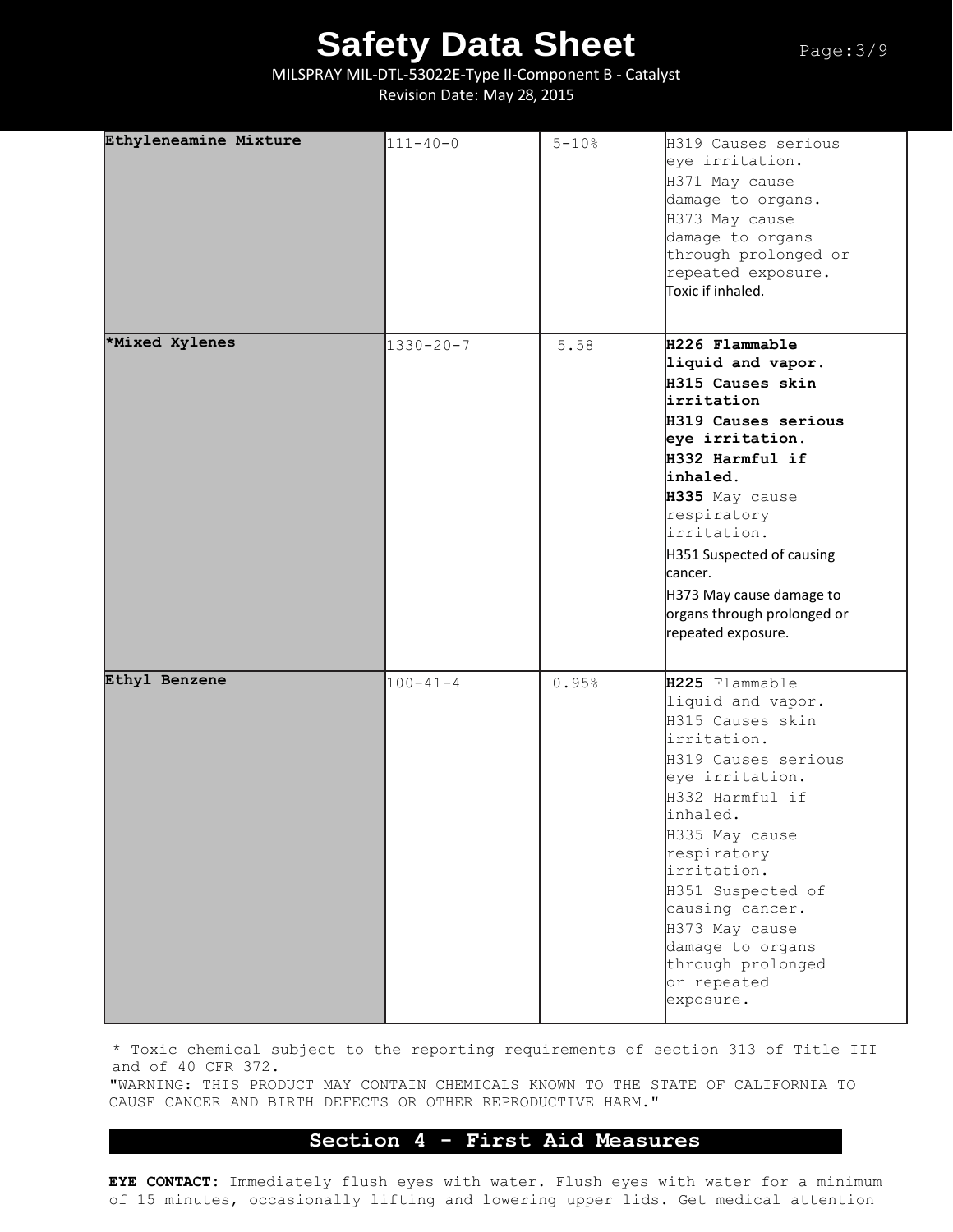MILSPRAY MIL-DTL-53022E-Type II-Component B - Catalyst Revision Date: May 28, 2015

promptly.

**SKIN CONTACT:** Wash with soap and water. Get medical attention if irritation develops or persists. Remove contaminated shoes and clothes and clean before reuse.

**INHALATION:** Rescuers should put on appropriate protective gear. Remove from area of exposure. If not breathing, give artificial respiration. If breathing is difficult, give oxygen. Keep victim warm. Get immediate medical attention.

**INGESTION:** DO NOT induce vomiting. Get medical attention immediately.

**MOST IMPORTANT SYMPTOMS AND EFFECTS, BOTH ACUTE AND DELAYED:**

**SYMPTOMS:** Severe eye, skin, and respiratory irritant. **EFFECTS:** Significant exposure to this chemical may adversely affect people with chronic disease of the respiratory system, central nervous system, kidney, liver, skin, and/or eyes.

## **Section 5 - Fire Fighting Measures**

**FLASH POINT:** 74ºF(23ºC) SETAFLASH CLOSED CUP

**SUITABLE EXTINGUISHING MEDIA:** Water mist or fog, dry chemical, foam, carbon dioxide.

**UNSUITABLE EXTINGUISHING MEDIA:** Not available.

**UNUSUAL FIRE & EXPLOSION HAZARDS:** Flammable liquid and vapor. Vapors can travel to a source of ignition and flash back. Empty containers retain product residue (liquid and/or vapor) and can be dangerous. DO NOT pressurize, cut, weld, braze, solder, grind or expose such containers to heat, flame, sparks, static electricity, or other sources of ignition. Also, do not reuse container without commercial cleaning or reconditioning.

**PRODUCTS OF COMBUSTION:** During combustion toxic vapors may be released. Under fire conditions, corrosive fumes and toxic vapors may be emitted.

**FIRE FIGHTING PROCEDURES:** As in any fire, wear self-contained breathing apparatus pressure-demand (MSHA/NIOSH approved or equivalent) and full protective gear. Use water with caution. Material will float and may ignite on surface of water. Water may be ineffective in fighting the fire. Water spray to cool containers or protect personnel. Use with caution. Water runoff can cause environmental damage. Dike collect water used to fight fire. Small fires: carbon dioxide or dry chemical. Large fire: alcohol-type aqueous film-forming foam or water spray.

**NFPA 704:** Health = 2 Flammability = 3 Instability = 0

### **Section 6 - Accidental Release Measures**

**PERSONAL PRECAUTIONS:** Not available.

**ENVIRONMENTAL PRECAUTIONS:** Avoid runoff into storm sewers and ditches which lead to waterways.

**METHODS OF CONTAINMENT:** Dike spill area and absorb the spilled liquid with earth, sawdust or a commercially available absorbent..

#### **METHODS OF CLEAN-UP:**

**SMALL SPILLS:** Eliminate all sources of ignition. Provide good ventilation and minimize the breathing of vapors and avoid skin contact. Dike spill area and absorb the spilled liquid with earth, sawdust or a commercially available absorbent. Shovel spent absorbent into recovery or salvage drums for appropriate disposal.

**LARGE SPILLS:** Wear appropriate personal protective equipment. Eliminate all ignition sources. Prevent additional discharge of material if able to do so safely. Do not touch or walk through spilled material. Avoid runoff into storm sewers and ditches which lead to waterways. Ventilate spill area. Stay upwind of spill. Use only non-combustible material for cleanup. Use clean, nonsparking tools to collect absorbed materials. Absorb spill with inert material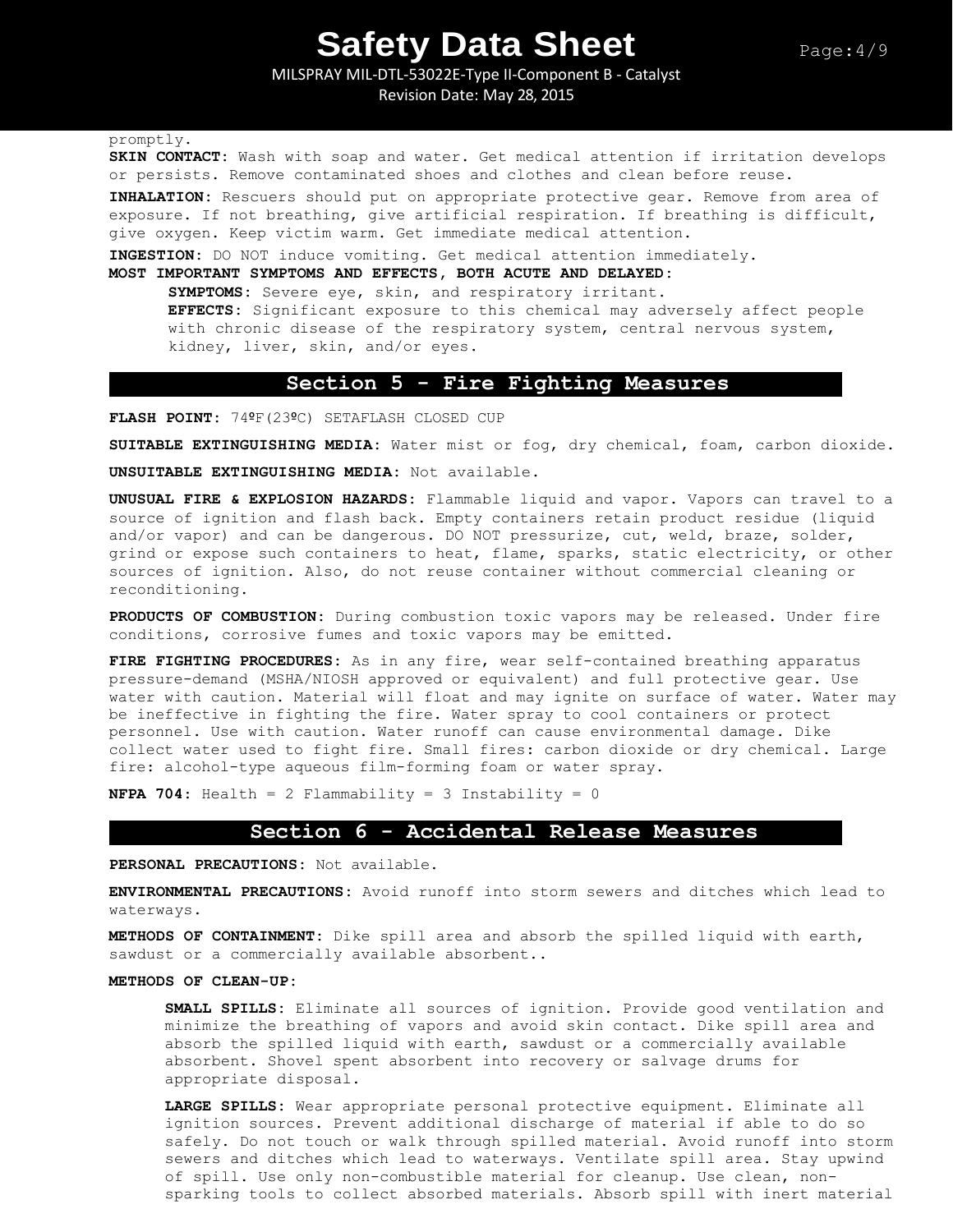MILSPRAY MIL-DTL-53022E-Type II-Component B - Catalyst Revision Date: May 28, 2015

(e.g. dry sand, earth or sawdust), then place in a chemical waste collector.

**OTHER INFORMATION: EMERGENCY PRECAUTIONS:** Eliminate ignition sources. Avoid large exposures to vapors.

### **Section 7 - Handling and Storage**

**HANDLING**: Use only in a well ventilated area. Avoid breathing vapor, fumes, or mist. Avoid contact with eyes, skin, and clothing. Ground and bond containers when transferring material. Use spark-proof tools and explosion proof equipment. Always open containers slowly to allow any excess pressure to vent. Follow all SDS/label precautions even after containers are emptied because they may retain product residues.

**STORAGE:** Keep away from heat, sparks, and flame. Store containers in a cool, well ventilated place. Keep container closed when not in use.

| Chemical                        | <b>OSHA</b><br>Exposure<br>Limits | <b>ACGIH</b><br>Exposure<br>Limits |
|---------------------------------|-----------------------------------|------------------------------------|
| *4-Methyl-2-pentanone           | PEL 50 PPM<br>TWA                 | TLV 50 PPM TWA                     |
| Bisphenol A Diglycidyl<br>Ether | PEL: 15 mg/m3<br>TWA              | TLV: 10 mg/m3<br>TWA               |
| *1-Butyanol                     | PEL 50ppm TWA                     | TLV 50ppm TWA                      |
| 1-Methoxy-2-Propanol            | PEL 100 PPM<br>TWA                | TLV 100 PPM<br>TWA                 |
| Ethyleneamine Mixture           | PEL 1ppm TWA                      | TLV 1ppm TWA                       |
| *Mixed Xylenes                  | PEL 100 PPM<br>TWA                | TLV 100 PPM<br>TWA                 |
| Ethyl Benzene                   | PEL 100 PPM<br>TWA                | TLV 100 PPM<br>TWA                 |

### **Section 8 - Exposure Controls/Personal Protection**

#### **NE= Not Established**

**ENGINEERING CONTROLS:** Engineering controls should be in place to minimize exposure to vapors and any ignition sources.

**EYE PROTECTION**: Wear safety glasses with side shields (or goggles) and a face shield.

**SKIN PROTECTION:** Wear impervious gloves to prevent contact with skin. Wear protective gear as needed - apron, suit, boots.

**RESPIRATORY PROTECTION**: NIOSH/MSHA approved respirators may be necessary if airborne concentrations are expected to exceed exposure limits.

**HYGIENE:** Do not eat, drink, or smoke in areas where this material is used. Avoid breathing vapors. Remove contaminated clothing and wash before reuse. Wash thoroughly after handling. Wash hands before eating.

**OTHER USE PRECAUTIONS :** Facilities storing or utilizing this material should be equipped with an eyewash facility and a safety shower.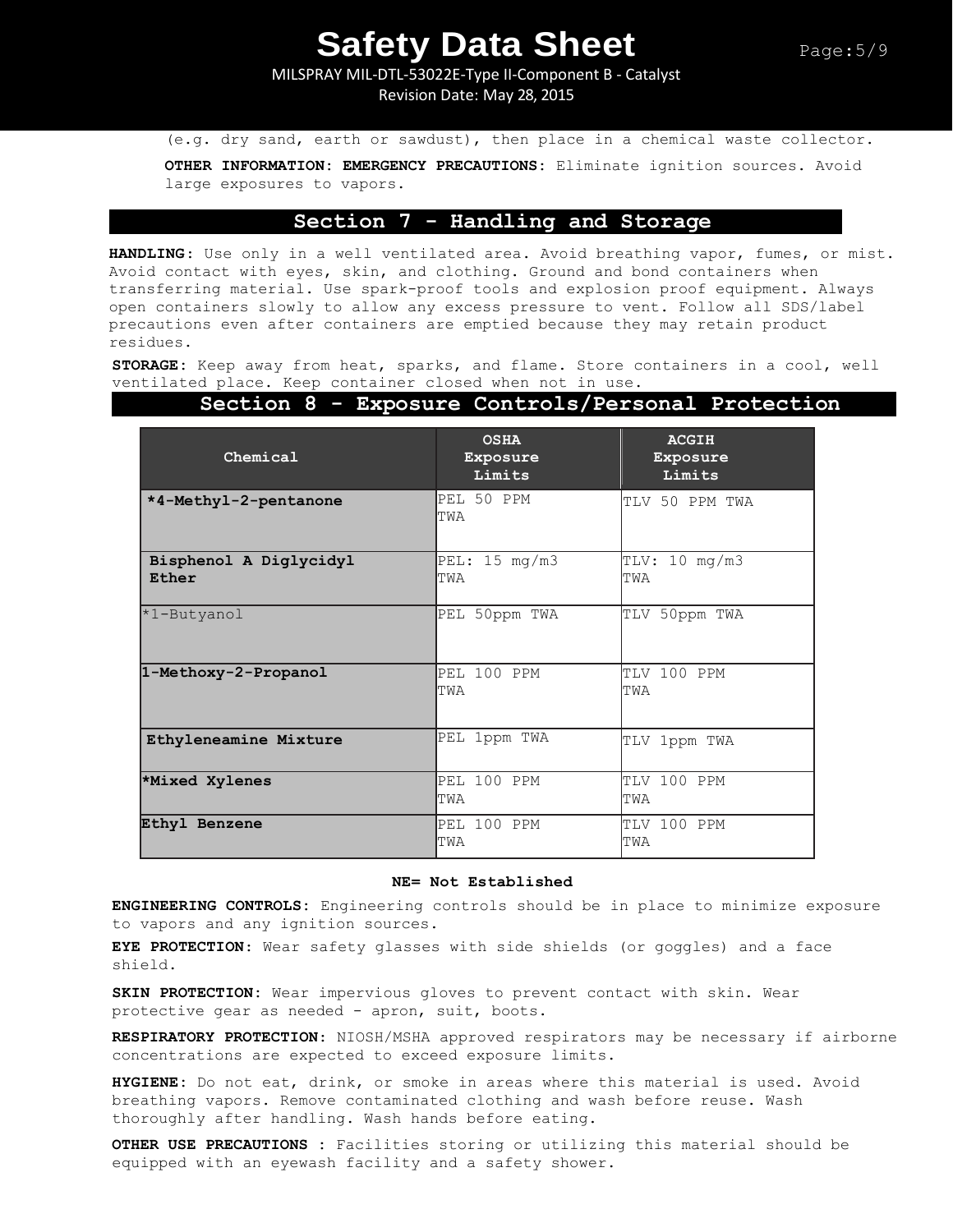MILSPRAY MIL-DTL-53022E-Type II-Component B - Catalyst Revision Date: May 28, 2015

### **Section 9 - Physical and Chemical Properties**

**PHYSICAL STATE:** Liquid **ODOR:** Typical **ODOR THRESHOLD:** Not determined. **pH:** Not determined. **BOILING POINT:** 237.0 F **FLASH POINT:** 74ºF(23ºC) SETAFLASH CLOSED CUP **FLAMMABILITY LIMITS:** 0.8 to 16.1 **VAPOR PRESSURE:** Not determined. **VAPOR DENSITY:** Heavier than air. **SPECIFIC GRAVITY:** 0.9016230 **AUTO-IGNITION TEMPERATURE:** Not determined.

**VOC EPA METHOD 24:** 5.1499748 lb/gal

## **Section 10 - Stability and Reactivity**

**STABILITY:** No information available.

**CONDITIONS TO AVOID:** Avoid impact, friction, heat, sparks, flame and source of ignition.

**INCOMPATIBLE MATERIALS:** Prevent contact with reactive metals, acids, peroxides, and strong oxidizing agents..

**HAZARDOUS DECOMPOSITION PRODUCTS:** During thermal decomposition, toxic gasses, corrosive gasses, and nitrogen oxides may be formed.

**POSSIBILITY OF HAZARDOUS REACTIONS:** No information available.

## **Section 11 - Toxicological Information**

**LIKELY ROUTES OF EXPOSURE:** Eye contact, Skin contact, Ingestion, and Inhalation

**EYE:** Causes severe eye irritation. **SKIN:** Causes skin irritation. Prolonged or repeated contact can result in defatting and drying of the skin which may result in skin irritation and dermatitis (rash). **INHALATION:** Vapors are irritating to nasal passages and throat. High concentrations can cause stupor and headaches. May cause dizziness and drowsiness. **INGESTION:** Irritating to mouth, throat, and stomach. May cause headache. May cause dizziness and drowsiness and/or stupor.

**CHRONIC EFFECTS:** Significant exposure to this chemical may adversely affect people with chronic disease of the respiratory system, central nervous system, kidney, liver, skin, and/or eyes.

**TARGET ORGANS:** Not available.

**CANCER INFORMATION:** Not available.

**CARCINOGENICITY:** Not available.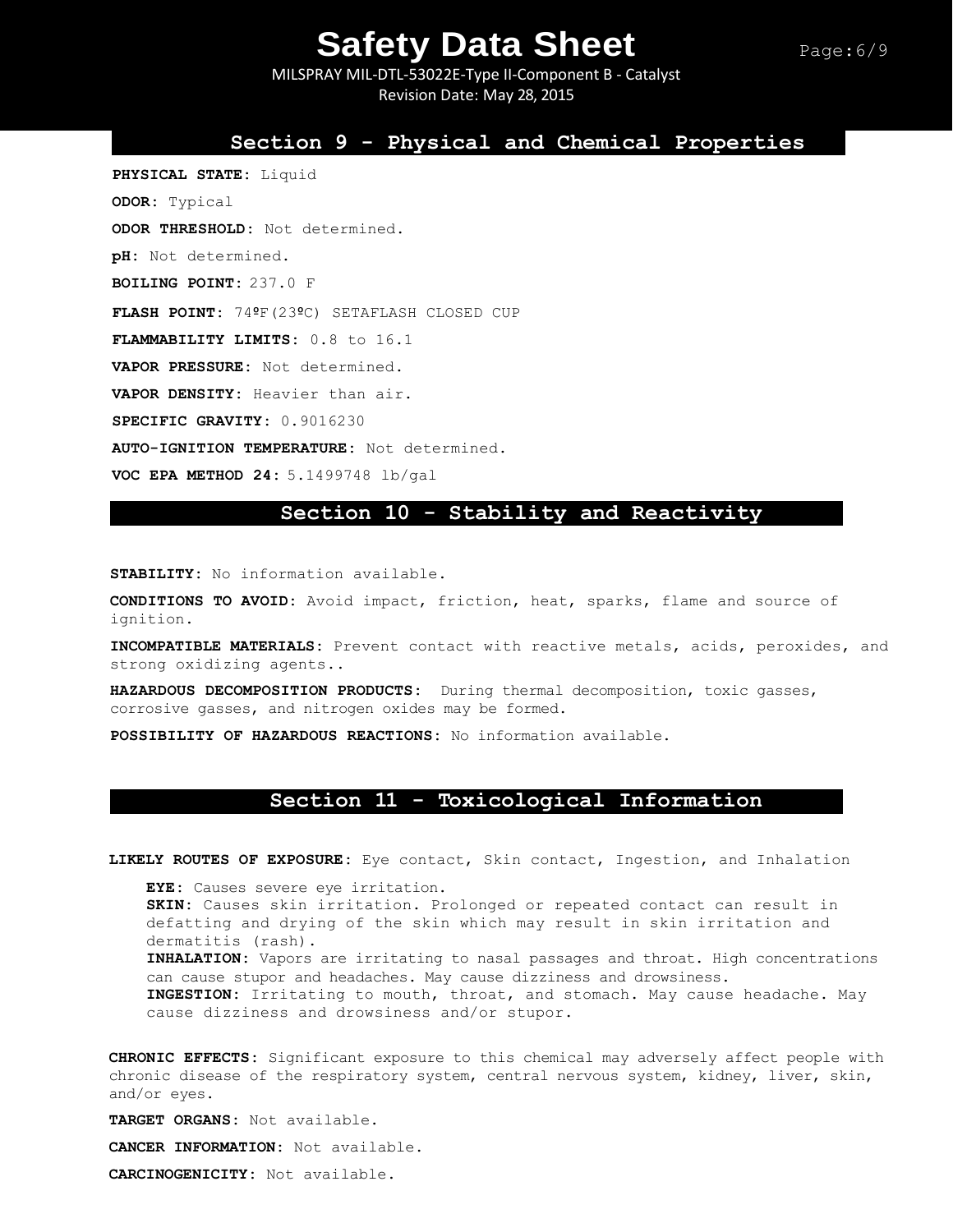MILSPRAY MIL-DTL-53022E-Type II-Component B - Catalyst Revision Date: May 28, 2015

### **DEVELOPMENTAL INFORMATION:** Not available.

#### **MIXTURE TOXICITY:** Not available.

**ACUTE TOXICITY VALUES:** The acute effects of this product have not been tested. Data on individual components are listed below.

| CAS Number       | Test                                                                         |
|------------------|------------------------------------------------------------------------------|
| $108 - 10 - 1$   | Oral $LD50: > 2080$ mg/kg<br>Dermal LD50:>2000mg/kg<br>Vapor LC50:16.4mg/1   |
| $25036 - 25 - 3$ | Oral: Rat LD50: $> 2.000$ mg/kg<br>Dermal: Rat LD50: $> 2,000$ mg/kg,        |
| $71 - 36 - 3$    | Oral LD50:>790 mg/kg<br>Dermal LD50:>3400mg/kg<br>Vapor LC50:20mg/1          |
| $107 - 98 - 2$   | Oral $LD50: > 4016mg.kq$<br>Dermal LD50:>2000mg/kg<br>Vapor LC50:>27.596mg/1 |
| $111 - 40 - 0$   | Oral LD50:>12565mg/kg<br>Dermal LD50:>13330mg/kg<br>Vapor LC50:>4.4mg/l      |
| $1330 - 20 - 7$  | Oral LD50:>3523mg.kg<br>Dermal LD50:>4200mg/kg<br>Vapor LC50:>20mg/1         |
| $100 - 41 - 4$   | Oral LD50:3500mg/kg<br>Dermal LD50:15433mg/kg<br>Vapor LC50:>20mg/1          |

## **Section 12 - Ecological Information**

**ENVIRONMENTAL EFFECTS:** Information not available on mixture. Information on individual components is listed below if available.

| CAS Number       | Test                      |
|------------------|---------------------------|
| $108 - 10 - 1$   | No information available. |
| $25036 - 25 - 3$ | No information available. |
| $71 - 36 - 3$    | No information available. |
| $107 - 98 - 2$   | No information available. |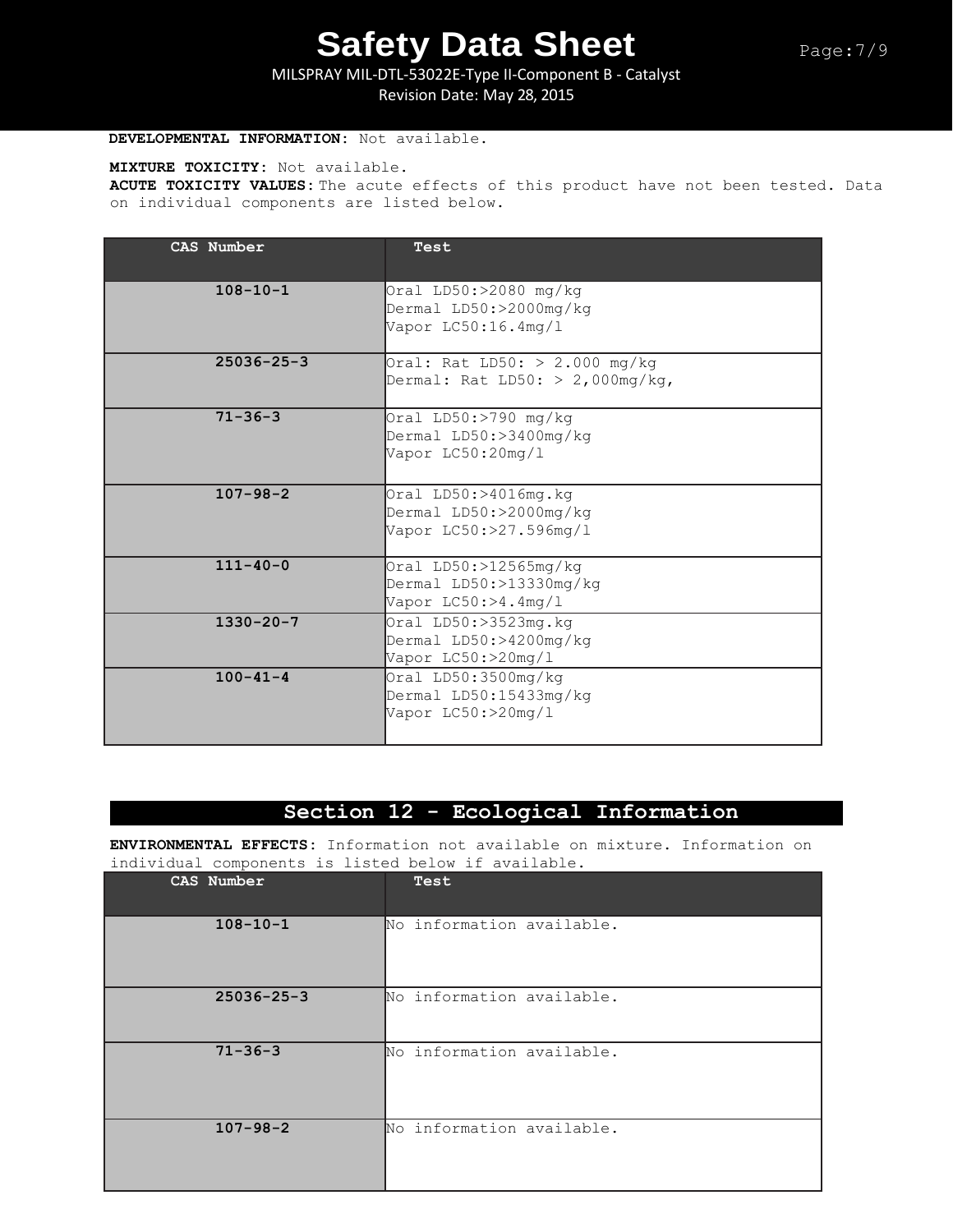MILSPRAY MIL-DTL-53022E-Type II-Component B - Catalyst Revision Date: May 28, 2015

| $111 - 40 - 0$  | No information available. |
|-----------------|---------------------------|
| $1330 - 20 - 7$ | No information available. |
| $100 - 41 - 4$  | No information available. |

## **Section 13 - Disposal Considerations**

Dispose of waste in accordance with all local, state, and federal regulations.

### **Section 14 - Transport Information**

**DOMESTIC (USDOT):** Proper Shipping Name: Paint Related Material Hazard Class: 3 Packing Group: III Quantity: Not applicable. UN Number: 1263

### **Section 15 - Regulatory Information**

**REGULATORY OVERVIEW:** The regulatory data in section 15 is not intended to be allinclusive, only selected regulations are represented.

**TSCA:** All components of this material are either listed or exempt from listing on the TSCA Inventory.

### **SARA TITLE III (SUPERFUND AMENDMENTS AND REAUTHORIZATION ACT)**

**311/312/313 REPORTABLE INGREDIENTS:** See Section 3.

**EPA HAZARDS:** 

**FIRE:** Yes **PRESSURE GENERATING:** No

**REACTIVITY:** No

**ACUTE:** Yes

**CHRONIC:** Yes

**DSL:** All components of this material are on or exempt from listing on the Canadian Domestic Substances List(DSL).

## **Section 16 - Other Information**

**HMIS:** Health = 2 Flammability = 3 Reactivity = 0 Personal Protection = G **NFPA 704:** Health = 2 Flammability = 3 Instability = 0

#### **DISCLAIMER:**

This SDS is based on information believed to be reliable and accurate. Because of